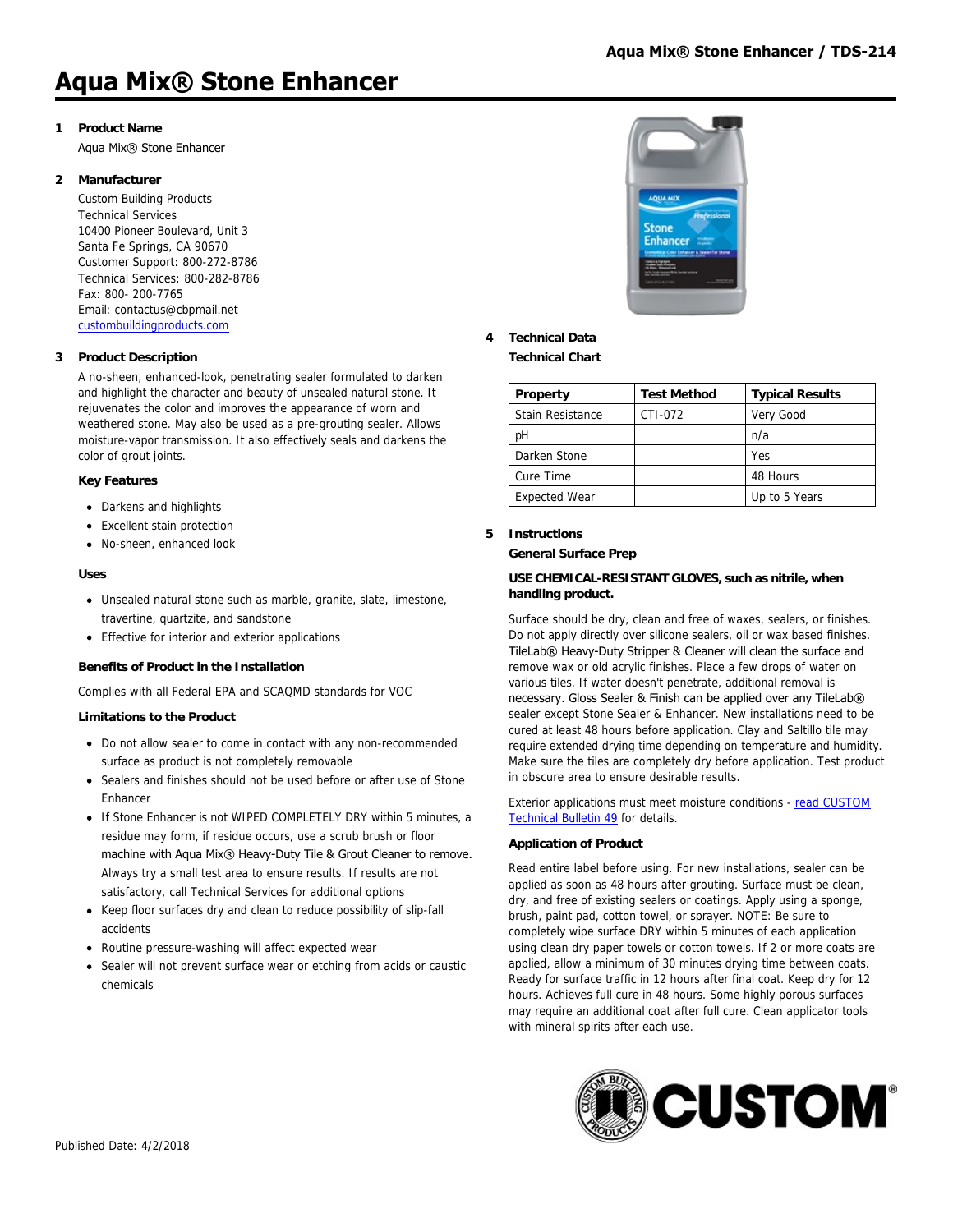# **Aqua Mix® Stone Enhancer**

## **For Pre-Grouting Application**

Apply over clean stone or tile a minimum of 3 hours prior to grouting follow application procedures above.

## **Drying Time**

Ready for surface traffic in 12 hours after final application. Keep dry for 12 hours. Achieves full cure in 48 hours.

# **Cleaning of equipment**

Clean tools with mineral spirits immediately after use.

### **Storage**

- Close container tightly after each use
- Store in original container only
- Store and use between temperatures of 45°F to 85°F (7°C to 29°C)
- Dispose of residue or any unused leftover product in accordance with applicable federal, state, and local requirements

## **Health Precautions**

FLAMMABLE. MAY BE HARMFUL IF SWALLOWED. MAY IRRITATE EYES AND SKIN. Keep away from heat and sources of ignition. Wear skin and eye protection. Do not breathe vapor or spray. Contains petroleum distillates and alkyltrialkoxy silanes. If in eyes, flush with water for at least 15 minutes. If on skin, wash with soap and water. If respiratory tract is irritated, move to fresh air. If irritation persists, seek medical attention. If swallowed, DO NOT induce vomiting, seek medical attention.

# **6 Availability & Cost**

| Location   | <b>Item Code</b> | <b>Size</b>    | Package       |
|------------|------------------|----------------|---------------|
| <b>USA</b> | 030141           | 1 Pt. (473 ml) | <b>Bottle</b> |
| <b>USA</b> | 030142-4         | 1 Qt. (946 ml) | <b>Bottle</b> |
| <b>USA</b> | 030143           | 1 Gal. (3.8 L) | <b>Bottle</b> |
| <b>USA</b> | 030144*          | 5 Gal. (19 L)  | Pail          |
| Canada     | C030141          | 1 Pt. (473 ml) | <b>Bottle</b> |
| Canada     | C030142-4        | 1 Qt. (946 ml) | <b>Bottle</b> |
| Canada     | C030143          | 1 Gal. (3.8 L) | <b>Bottle</b> |

\* Indicates a special order item

## **7 Product Warranty**

Obtain the applicable **LIMITED PRODUCT WARRANTY** at [www.custombuildingproducts.com/product-warranty](http://www.custombuildingproducts.com/product-warranty) or send a written request to Custom Building Products, Inc., Five Concourse Parkway, Atlanta, GA 30328, USA. Manufactured under the authority of Custom Building Products, Inc. © 2017 Quikrete International, Inc.

## **8 Product Maintenance**

Do not use cleaners containing ammonia, acids or bleach. Use an appropriate TileLab® or Aqua Mix® neutral cleaner. Tile industry experts recommend periodic testing of sealed surfaces. Apply a few drops of water on the surface. If it soaks in, an additional application will be necessary to maintain peak performance.

## **9 Technical Services Information**

For technical assistance, contact Custom technical services at 800-282 8786 or visit [custombuildingproducts.com](https://www.custombuildingproducts.com:443/support/contact-us.aspx).

## **10 Filing System**

Additional product information is available from the manufacturer upon request.

#### **VOC Content**

Maximum VOCs: 84 grams per liter

#### **Expected Wear**

- Will vary depending on hardness and texture of surface, type of area, surface wear, frequency, and type of maintenance products used
- Expect more frequent application on exterior areas
- Weather conditions, harsh cleaning methods, and high-alkaline, acidic, or solvent-based cleaners will affect wear

# **Related Products**

Aqua Mix® AquaShield™ Cleaner & Resealer

Aqua Mix® Concentrated Stone & Tile Cleaner

Aqua Mix® AquaKleen™